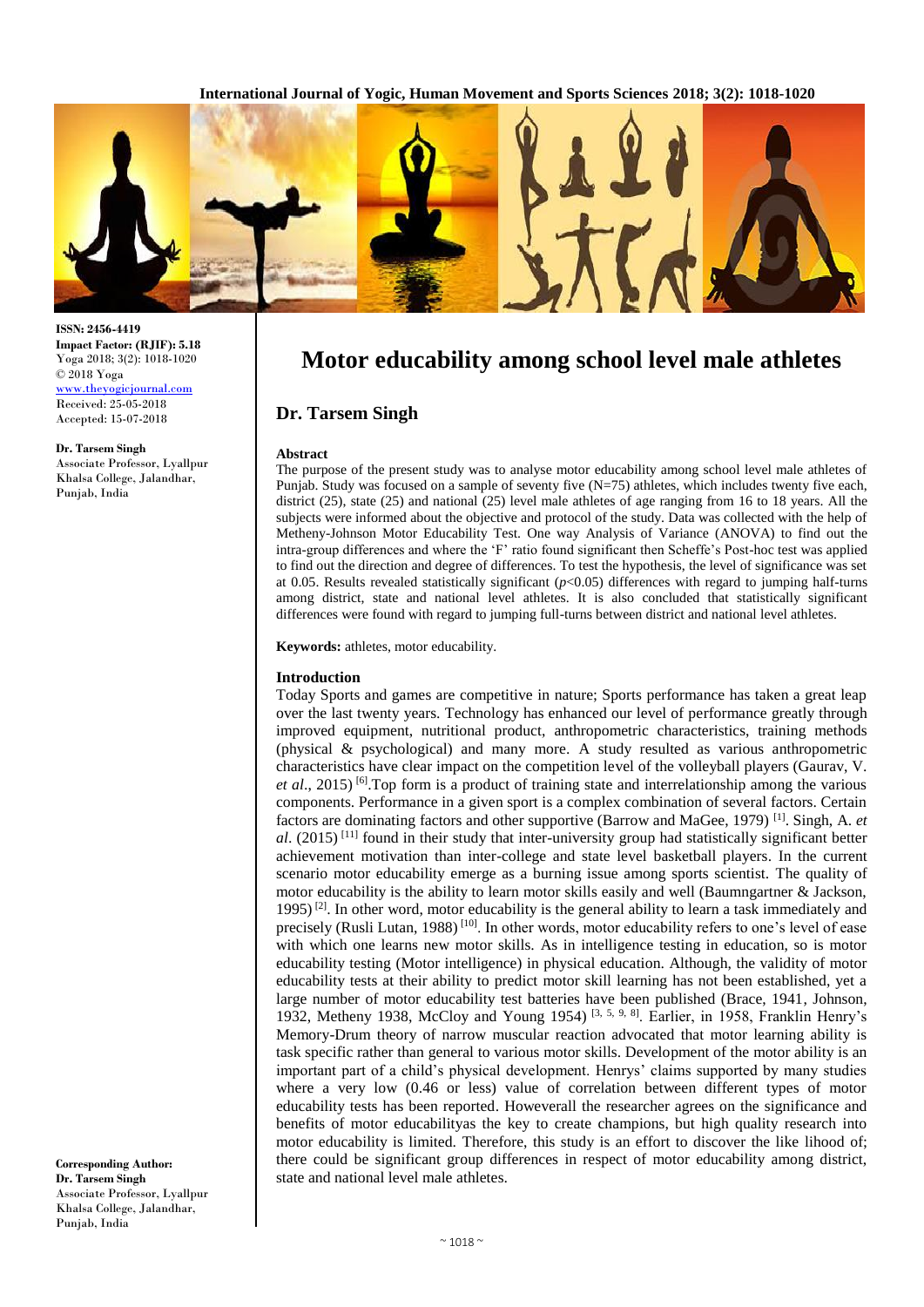## **Materials and Methods Subjects**

For the purpose of the present study, seventy five  $(N=75)$ male subjects representing district, state and national level in athletics, the age group of 16-18 years were selected as subjects. The subjects were purposively assigned into three groups: Group-A: District (N<sub>1</sub>=25); Group-B: Statet (N<sub>2</sub>=25) and Group-C: National  $(N<sub>3</sub>=25)$ . All the subjects were informed about the objective and protocol of the study.The purposive sampling technique was used to select the subjects.

# **Methodology**

To measure the motor educability of subjects the Metheny-Johnson Motor Educability Test was applied. This test includes front roll, back roll, jumping half-turns and jumping full-turns. Necessary instructions were given before attempting the test and each and every step was explained to the subjects briefly.

## **Statistical Analyses**

One way Analysis of Variance (ANOVA) to find out the intra-group differences and where the 'F' ratio found significant then Scheffe's Post-hoc test was applied to find out the direction and degree of differences. To test the hypothesis, the level of significance was set at 0.05.

## **Results**

**Table 1:** Mean & SD of District, State and National level Athletes with regard to Motor Educability's Components

|                           | <b>District</b> |      | <b>State</b> |      | <b>National</b>         |      |
|---------------------------|-----------------|------|--------------|------|-------------------------|------|
| Variable                  |                 |      |              |      | Mean SD Mean SD Mean SD |      |
| Front Roll (Count)        | 6.04            | 0.97 | 6.36         | 1.68 | 6.08                    | 1.57 |
| Back Roll (Count)         | 6.24            | 1.42 | 6.56 1.70    |      | 6.96                    | 1.45 |
| Jumping Half Turn (Count) | 6.44            | 1.47 | 6.40         |      | 7.84                    | .14  |
| Jumping Full Turn (Count) | 5.96            | 1.76 | 6.92         |      | 7.56                    |      |

Table 1 shows the Mean values  $(\pm SD)$  of athletes different level of competition (District, State and National) with regard to Motor Educability's components. While comparing the means, it revealed that National Level Athletes had better Back Roll, Jumping Half-Turn and Jumping Full-Turn than District and State Level Athletes.

**Table 2:** Analysis of Variance (ANOVA) Results with regard to Motor Educability among District, State and National Level Athletes

| <b>Variables</b>      | Source of<br>variance               | Sum of<br><b>Squares</b> | df             | Mean<br><b>Square</b> | F-<br>ratio | Sig.         |
|-----------------------|-------------------------------------|--------------------------|----------------|-----------------------|-------------|--------------|
| <b>Front Roll</b>     | <b>Between Groups</b>               | 1.520                    | 2              | 0.760                 |             |              |
|                       | Within Groups                       | 150.56                   | 72             | 2.091                 | 0.363       | 0.697        |
|                       | Total                               | 152.08                   | 74             |                       |             |              |
| <b>Back Roll</b>      | <b>Between Groups</b>               | 6.05                     | $\overline{c}$ | 3.253                 | 1.380       | 0.258        |
|                       | Within Groups                       | 169.68                   | 72             | 2.357                 |             |              |
|                       | Total                               | 176.18                   | 74             |                       |             |              |
| Jumping<br>Half-Turns | 2<br>33.62<br><b>Between Groups</b> |                          | 16.813         |                       |             |              |
|                       | Within Groups                       | 155.52                   | 72             | 2.160                 |             | 7.784 0.001* |
|                       | Total                               | 189.14                   | 74             |                       |             |              |
| Jumping<br>Full-Turns | <b>Between Groups</b>               | 32.42                    | 2              | 16.213                |             |              |
|                       | Within Groups                       | 178.96                   | 72             | 2.486                 |             | 6.5230.002*  |
|                       | Total                               | 211.387                  | 74             |                       |             |              |

Table-2 shows the Analysis of Variance (ANOVA) results which revealed that significant differences were found among athletes of different levels of competition i.e. District, State and National with regard to Jumping Half-Turns (*p*<0.05) and Jumping Full-Turns  $(p<0.05)$ . Since the obtained F-value was

found significant of these two, hence Post-Hoc (Scheffe) Test was applied to see the direction and significance of difference between the paired Means of Athletes of different levels of competition (District, State and National) with regard to Jumping Half-Turns and Jumping Full-Turns. Post-Hoc (Scheffe) results have been given in Table-3 below.

| <b>Table 3:</b> Comparison of Mean Values of Post-Hoc Test (Scheffe) |
|----------------------------------------------------------------------|
| among Athletes of different levels of competition with regard to     |
| Jumping Half-Turns and Jumping Full-Turns.                           |

| <b>Variables</b>      | <b>Athletes</b> |              |                 | <b>Mean Difference</b> |          |  |
|-----------------------|-----------------|--------------|-----------------|------------------------|----------|--|
|                       | <b>District</b> | <b>State</b> | <b>National</b> |                        | Sig.     |  |
| Jumping<br>Half-Turns | 6.44            | 6.40         |                 | 0.04                   | 0.995    |  |
|                       | 6.44            |              | 7.84            | 1.40                   | $0.005*$ |  |
|                       |                 | 6.40         | 7.84            | 1.44                   | $0.004*$ |  |
| Jumping<br>Full-Turns | 5.96            | 6.92         |                 | 0.96                   | 0.106    |  |
|                       | 5.96            |              | 7.56            | 1.60                   | $0.003*$ |  |
|                       |                 | 6.92         | 7.56            | 0.64                   | 0.362    |  |

Aglance at table-3 showed that national level athletes has exhibited statistically significant (*p*<0.05) differences as compare to district and state level athletes on jumping halfturns. National athletes has also shown statistically significant (*p*<0.05) differences as compare to district level athletes with regard to jumping full-turns.

## **Discussion**

The results of jumping half turn in the present study is supported by the results of partially in line with the results of Karkare, A.  $(2012)$ <sup>[7]</sup>, as he concluded that non-tribal boys had significance better on the account of jumping half-turns compare to their counterparts. Results also supported by the investigation of Das, J.  $(2014)$ <sup>[4]</sup>. As he concluded that Group of under-13 girls had significantly better than other groups in relation to jumping half-turns. The result of current investigation in respect to jumping full-turns is in line with the outcome of Sings, S & Kumar, S  $(2014)$  <sup>[12]</sup>, as they discovered in their study that there was no significance difference among foil, sabre and epee fencers in relation to jumping full-turns. Das, J. (2014)<sup>[4]</sup> study also partially in line as he establishes no difference in relation to jumping fullturns between under-11 and under-12 year's girls groups. Investigation done by Karkare, A. (2012) [7] is also partially in contrast as they found that non-tribal boys had significantly performed better than tribal boys & girls and non-tribal girls.

### **Conclusion**

It is concluded that statistically significant differences were found with regard to jumping half-turns among district, state and national level athletes. It is also concluded that statistically significant differences were found with regard to jumping full-turns between district and national level athletes.

### **References**

- 1. Barrow, Harold M, Rosemary McGee. A Practical Approach to Measurement in Physical Education. Philadelphia: Lea & Febiger 1979. Print.
- 2. Baumgartner TA, Jackson AS. Measurement for evaluation in physical education and exercise science, 5th ed., Dubuque, IA: Wm. C. Brown 1995.
- 3. Brace David K. Measuring in motor ability, New York, A.S. Barnesaed co; Inc York, A.S. Barnesaed co; Inc 1941.
- 4. Das J. A study on Physical Fitness and Motor Educability of Different Age Group. International Research Journal